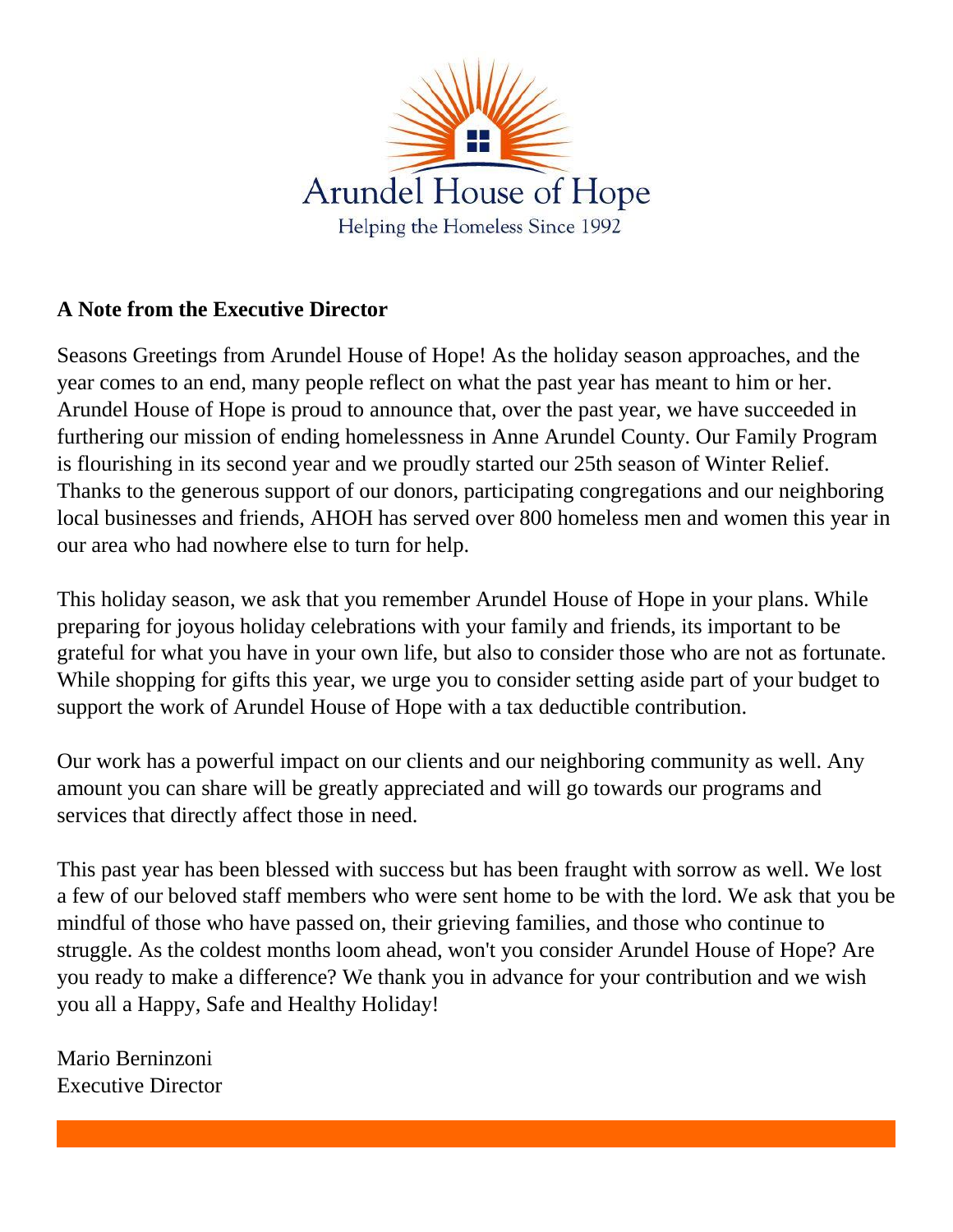## **Winter Relief Update**

## **Winter Relief Reflections**

How do you determine the success of the Winter Relief Emergency Shelter?

- The number of clients served?
- The extent of community engagement?
- The difference made in the lives of society's most vulnerable?

Although each of these could be used to measure our success, when the day is done it is the lessons of the heart that are our true indicators.

A guest of Winter Relief recently shared that his life had been like a puzzle he had been trying to put together in the dark. He simply couldn't put any of the pieces of his life's journey together. Pieces that represented who he was, where he had come from, and where he dreamed to go - the joys as well as the trials and tribulations simply didn't make sense and didn't fit together. After being in the program for several months, he began to realize that people not only cared for him, but they cared about him. The congregations that opened their doors in hospitality were his biggest cheering squad. He felt that pieces of his life were starting to fall back into place and for the first time in many years, he felt hope and a sense of wellbeing.

This story is not unique. We celebrate with those who move from Winter Relief to become independent, we support those who need someone to lean on, and we lift those who have fallen to their knees in brokenness. What a blessing to partner together in this ministry of mercy and grace. It is the way that Winter Relief changes the heart of all of us that is its ultimate measure.

(*For those who want to use other metrics:*

- *Our season is in full swing and we are at full capacity across three sites*
- *Over 70 faith organizations & countless individual volunteers are supporting the program*
	- o *We are sheltering, feeding, and reaching out in fellowship to our neighbors in need)*

# **Bid for Hope 2017**

Save the Date! Bid for Hope 2017 is fast approaching and we are in the early planning stages for this festive event. Mark your calendars for Sunday, February 12, 2017 2-6pm at La Fontaine Bleue in Glen Burnie. Please contact Jane Hudgins at

Bid4hope@comcast.net to purchase your tickets today! If you want to donate an item for our live or silent auction or you want to be a sponsor